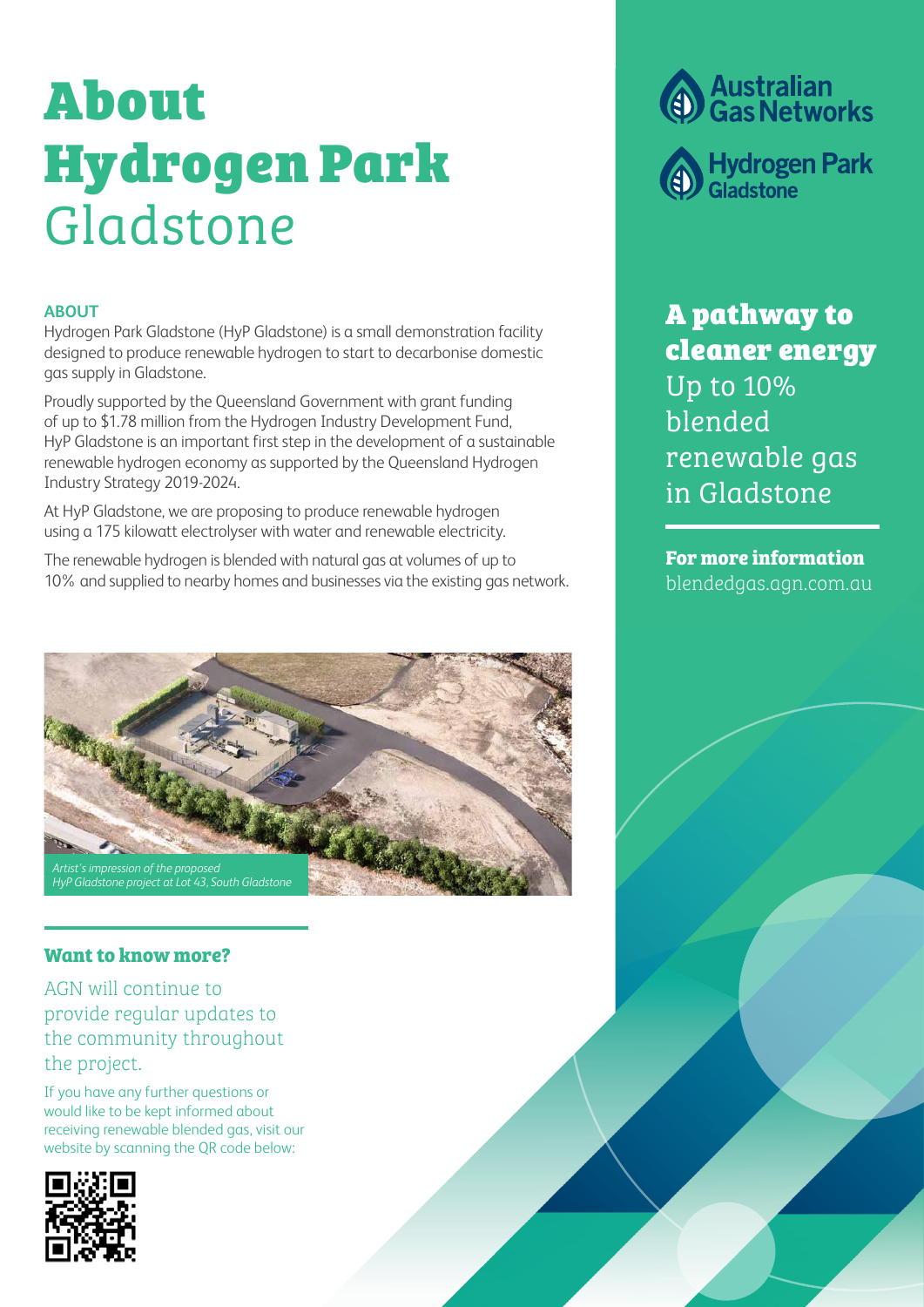



#### **ABOUT AUSTRALIAN GAS NETWORKS**

Australian Gas Networks (AGN) is one of Australia's largest gas distribution companies. Our networks serve more than 1.3 million homes and businesses in South Australia, Victoria, Queensland, New South Wales and the Northern Territory.

As a longstanding owner of gas infrastructure in Gladstone and throughout Central Queensland, AGN is proud to contribute to a low carbon economy, and to be an important first step in the development of a sustainable renewable hydrogen economy as supported by the Queensland Hydrogen Industry Strategy 2019-2024.

## **WHAT IS HYDROGEN?**

Hydrogen is the simplest and most abundant molecule in the universe. It is colourless, odourless, non-toxic and an excellent carrier of energy.

Like natural gas, hydrogen can be used to heat buildings, power vehicles and produce electricity. Unlike natural gas, when burned, hydrogen produces only heat and water vapour - no carbon emissions.

## **WHY THE PROJECT?**

This project reduces the amount of carbon in our gas network.

On our distribution networks, we are targeting 10% renewable gas by volume by 2030, and offering 100% renewable gas to new housing estates by no later than 2025. Our aim is to fully decarbonise our distribution networks by 2040 as a stretch target and by no later than 2050.

#### **HOW IS IT MADE?**

We are planning to produce hydrogen using an electrolyser, which splits water into hydrogen and oxygen using renewable electricity. This process has been around for a long time, first appearing in the 1800s and is in use around the world today.

HyP Gladstone will use a relatively small 175 kilowatt Proton Exchange Membrane electrolyser, which can produce up to 2.75 kilograms of hydrogen per hour. The electrolyser can rapidly respond to fluctuations in the electricity market, ramping up when renewable electricity is abundant and switching off in times of high electricity demand.

The water volumes consumed to produce hydrogen are low, an average of 101L litres per hour over a 24hr period. Annual volumes used to produce the hydrogen will be very low, the equivalent to six "water wise" households according to Gladstone Regional Council guidelines.

## **THE HYDROGEN PRODUCTION PROCESS**

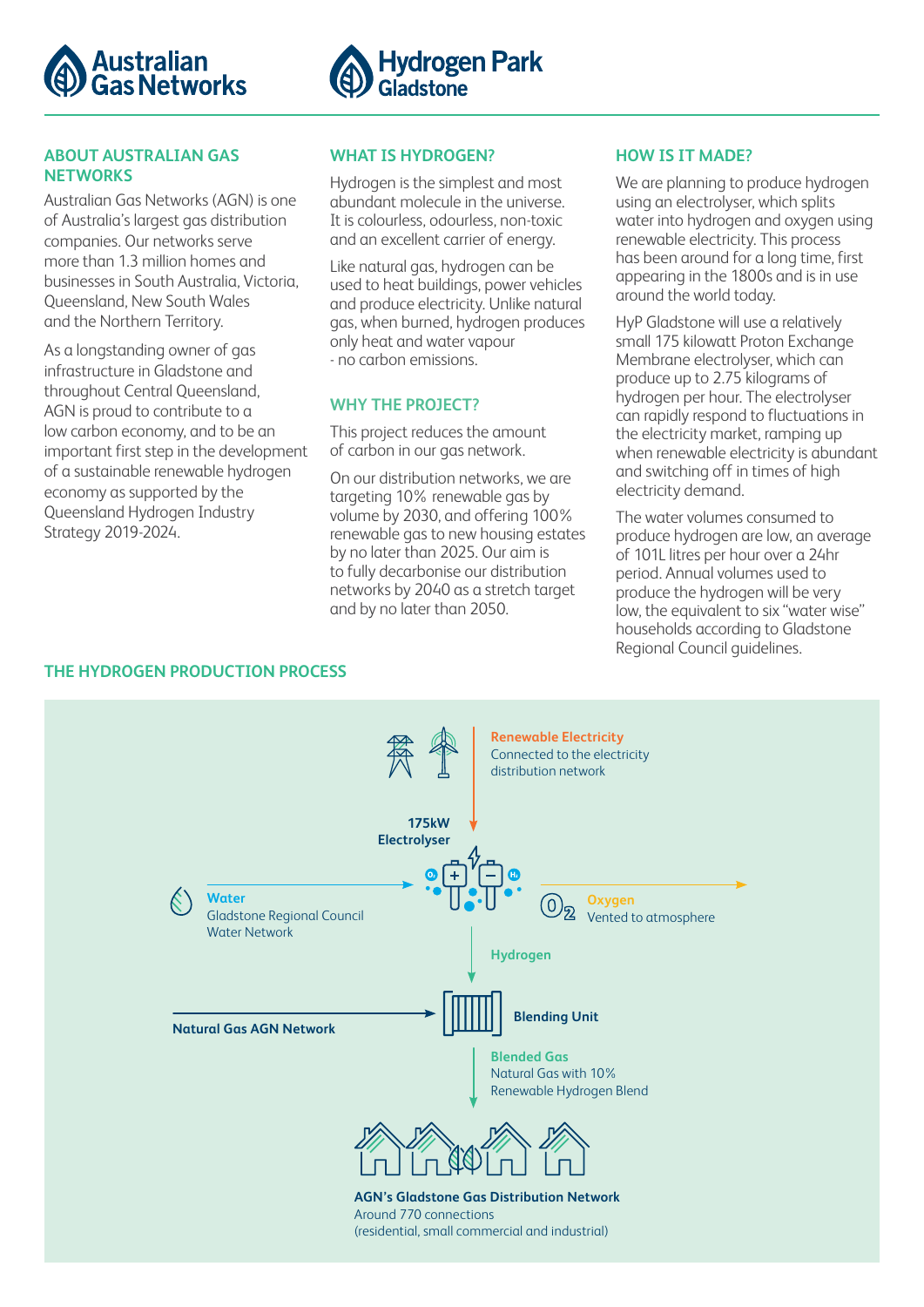## **THE FACILITY**

The HyP Gladstone facility is modular, with key components outlined in the below artists impression.

Very similar facilities have already been established by businesses similar to ours in the Perth suburb of Jandakot, and in the Canberra suburb of Fyshwick. We are already producing hydrogen at our existing Hydrogen Park South Australia facility located in the metropolitan Adelaide suburb of Tonsley.

There are no plans to expand production capacity at this site. There is potential to develop a refuelling facility (similar to a small petrol station) alongside HyP Gladstone. This concept is at an early stage and would be subject to a separate Development Application and approvals process in the future, which would consider all relevant issues including traffic and noise.

## **THE SITE**

The HyP Gladstone facility is planned to be located on Derby Street, South Gladstone on a 30x37 metre site (approx. 1,110 square metres), an area similar to around four tennis courts or one Olympic-size swimming pool.

The location selection was driven by a need to relocate our natural gas City Gate for Gladstone, which is contained within this site. The existing City Gate on Breslin Street (near the Dawson Highway) is nearing the end of its operational life and requires relocating.

The City Gate takes gas from the transmission pipeline network and reduces its pressure for use in the distribution network which supplies homes and businesses in Gladstone, so needs to be located close to both distribution and transmission pipelines.

## **SAFETY**

Safety is our number one priority. At AGN, we are experts in developing and operating gas infrastructure – the core elements of what we deliver are safe and reliable energy services.

At HyP Gladstone, only small volumes of hydrogen are proposed to be stored on-site (approximately 10kg) which is a similar amount of energy to four standard 8.5kg barbeque LPG bottles.

Hydrogen, like other fuels, is flammable and this is a key reason it can provide us with energy. It also means we need to treat hydrogen with respect, as we do natural gas, electricity, petrol and other energy carriers.

We are subject to regulation by government bodies, which are designed to ensure our commitment to safety, reliability and service continues. We will have all necessary approvals in place before production begins.

## **FACILITY SNAPSHOT**



**1 Gas Analyser Hut Gas Analyser Hut Community Community** Electrolyser Unit (under shelter) **5** Hydrogen Blending Skid Communications Room and



**2 6 6 6 6 6 6 6 6** Gladstone City Gate and Services Water Purification Unit<br>and Services



**3**